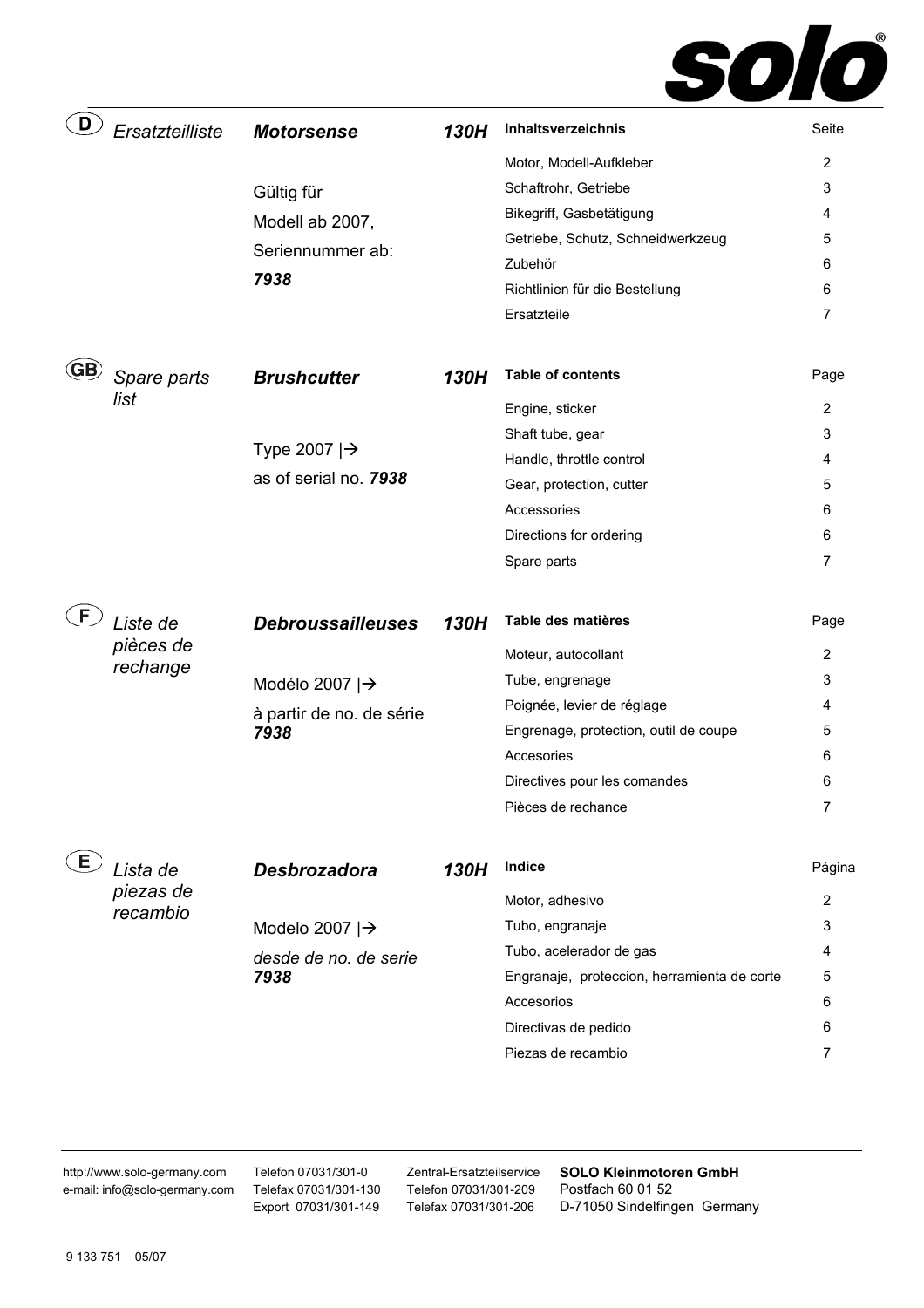





# $\overline{2}$ **solo 130H**

| Bild-Nr.<br>Pos.-No.<br>No.Pos.<br>Pos.-No. | Bestell-Nr.<br>Order-No.<br>No. de Cde<br>Ref.-Nr. | Menae<br>Quantity<br><b>Nombres</b><br>Cantidad | Motor.<br>Modell-Aufkleber       | Engine, sticker     | Moteur, autocollant   | Motor, adhesivo      |
|---------------------------------------------|----------------------------------------------------|-------------------------------------------------|----------------------------------|---------------------|-----------------------|----------------------|
|                                             | 20 00 136                                          |                                                 | Motor                            | Engine              | Moteur                | Motor                |
|                                             |                                                    |                                                 | Honda GX 35                      | Honda GX 35         | Honda GX 35           | Honda GX 35          |
|                                             | 00 69 648                                          |                                                 | Selbstklebeschild<br>"solo 130H" | Sticker "solo 130H" | Autocollant solo 130H | Adhesivo "solo 130H" |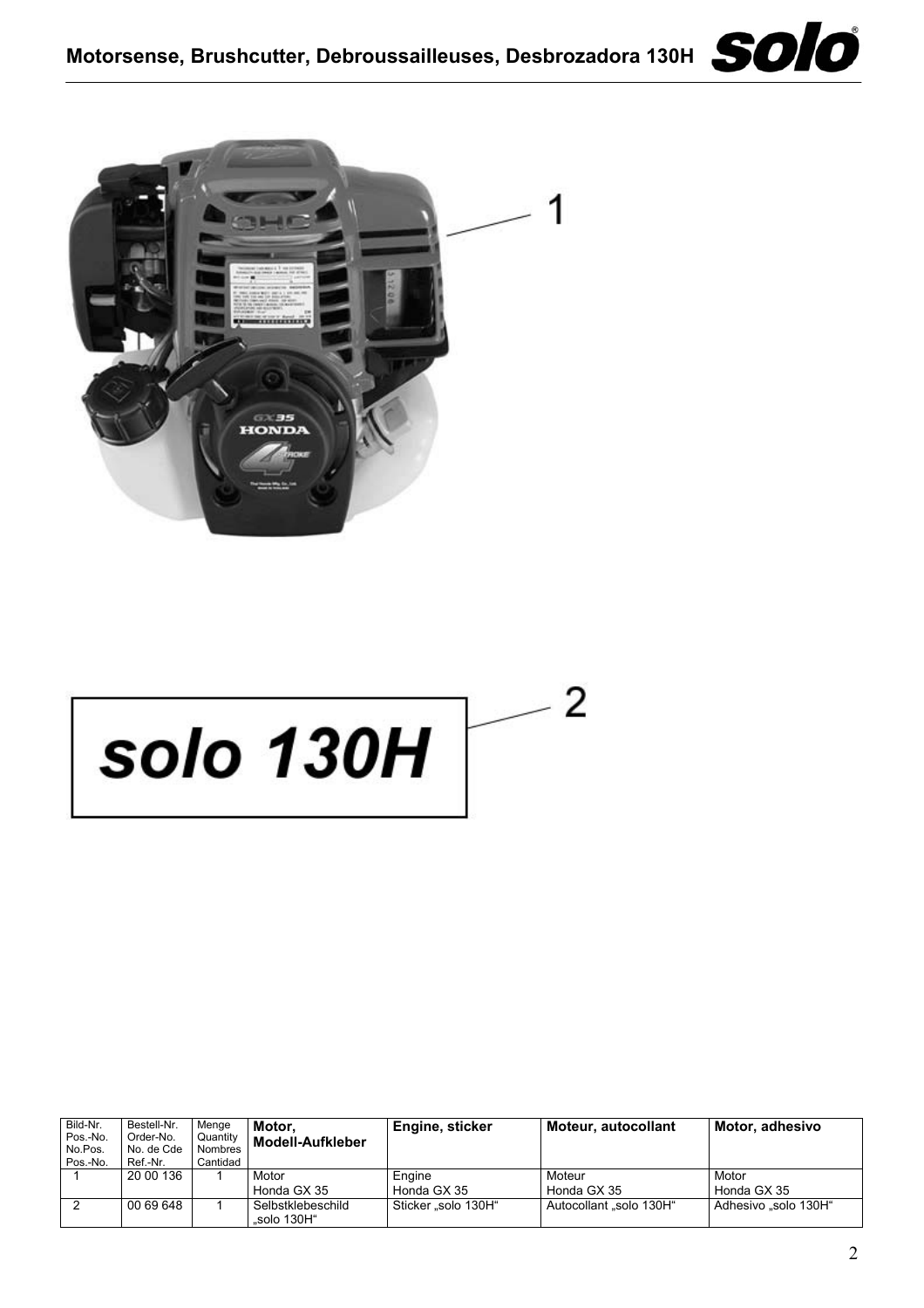



| Bild-Nr.       | Bestell-Nr.           | Menge                    | <b>Schaftrohr, Getriebe</b> | Shaft tube, gear      | Tube, engrenage          | Tubo, engranaje    |
|----------------|-----------------------|--------------------------|-----------------------------|-----------------------|--------------------------|--------------------|
| Pos.-No.       | Order-No.             | Quantity                 |                             |                       |                          |                    |
| No.Pos.        | No. de Cde            | <b>Nombres</b>           |                             |                       |                          |                    |
| Pos.-No.       | Ref.-Nr.<br>21 00 881 | Cantidad<br>$\mathbf{1}$ |                             |                       | Boîtier bride            | Caja de brida      |
|                |                       |                          | Flanschgehäuse kpl.         | Flange housing        |                          |                    |
| $\overline{2}$ | 63 00 369             | $\mathbf{1}$             | Schaftrohr                  | Shaft tube            | Tube                     | Tubo               |
|                |                       |                          | enth.: $(-2 - 4)$           | incl. $(-22 - 4)$     | y inclus $(-2 - 4)$      | incl. $(-2 - 4)$   |
| $\overline{4}$ | 00 69 382             |                          | Aufkleber Warnhinweise <- ) | Decal sign            | Autocollant              | Adhesivo           |
| 5              | 60 35 392             | 1                        | Welle 8 x 1553 mm           | Drive shaft           | Arbre                    | Arbol              |
| 6              | 30 00 236             | 1                        | Getriebe                    | Gear                  | Engrenage                | Engranaje          |
| $\overline{7}$ | 00 10 252             | 4                        | Zvlinderschraube M6 x 20 mm | F.H. screw            | <b>Vis</b>               | Tornillo           |
| 8              | 00 34 120             | 4                        | Sicherungsscheibe           | Safety washer         | Rondelle de sécurité     | Arandela seguridad |
| 9              | 00 33 231             | 1                        | Distanzrohr-10x2,3x10 mm    | Spacer tube           | Tube d'entretoise        | Tubo distanciador  |
| 10             | 20 74 899 52          | 1                        | Klemme 2                    | Clamp                 | Collier                  | Abrazadera         |
| 11             | 00 18 399             | 1                        | Zylinderschraube M5x35 mm   | F.H. screw            | Vis                      | Tornillo           |
| 12             | 60 35 370 25          | 1                        | Bike-Griffrohr 22x1.5 mm    | Handlebar             | Etrier de maintien       | Tubo de palanca    |
| 13             | 20 73 693             | 1                        | Klemmhalter                 | Support               | Support                  | Soporte            |
| 14             | 35 00 111             | 1                        | Schnellverschluss           | Lock                  | Fermeture                | Cierre             |
| 15             | 20 11 859             | 1                        | Klemmschale unten           | Handle bar clamp cup  | Plaque de serrage guidon | Cascara            |
| 16             | 20 11 860             | 1                        | Klemmschale oben            | Handle bar clamp cup  | Plaque de serrage guidon | Cascara            |
| 28             | 60 43 989             | $\overline{2}$           | Schelle 28                  | Clamp                 | Collier                  | Abrazadera         |
| 29             | 00 21 241             | 2                        | 4KT Mutter M5               | Nut                   | Ecrou                    | Tuerca             |
| 30             | 00 18 338             | $\overline{\mathbf{c}}$  | Zylinderschraube M5 x 25    | F.H. screw            | Vis                      | Tornillo           |
| 31             | 63 00 300             | 1                        | Doppel-Schultergurt         | Double shoulder strap | <b>Bretelles</b>         | Doble correa       |
|                |                       |                          |                             |                       |                          | bandolera          |
| 32             | 60 74 529             | 1                        | Bowdenzughalter, 28 mm      | Bowden cable support  | Collier de serrage       | Soporte de cable   |
|                |                       |                          |                             |                       |                          | bowden             |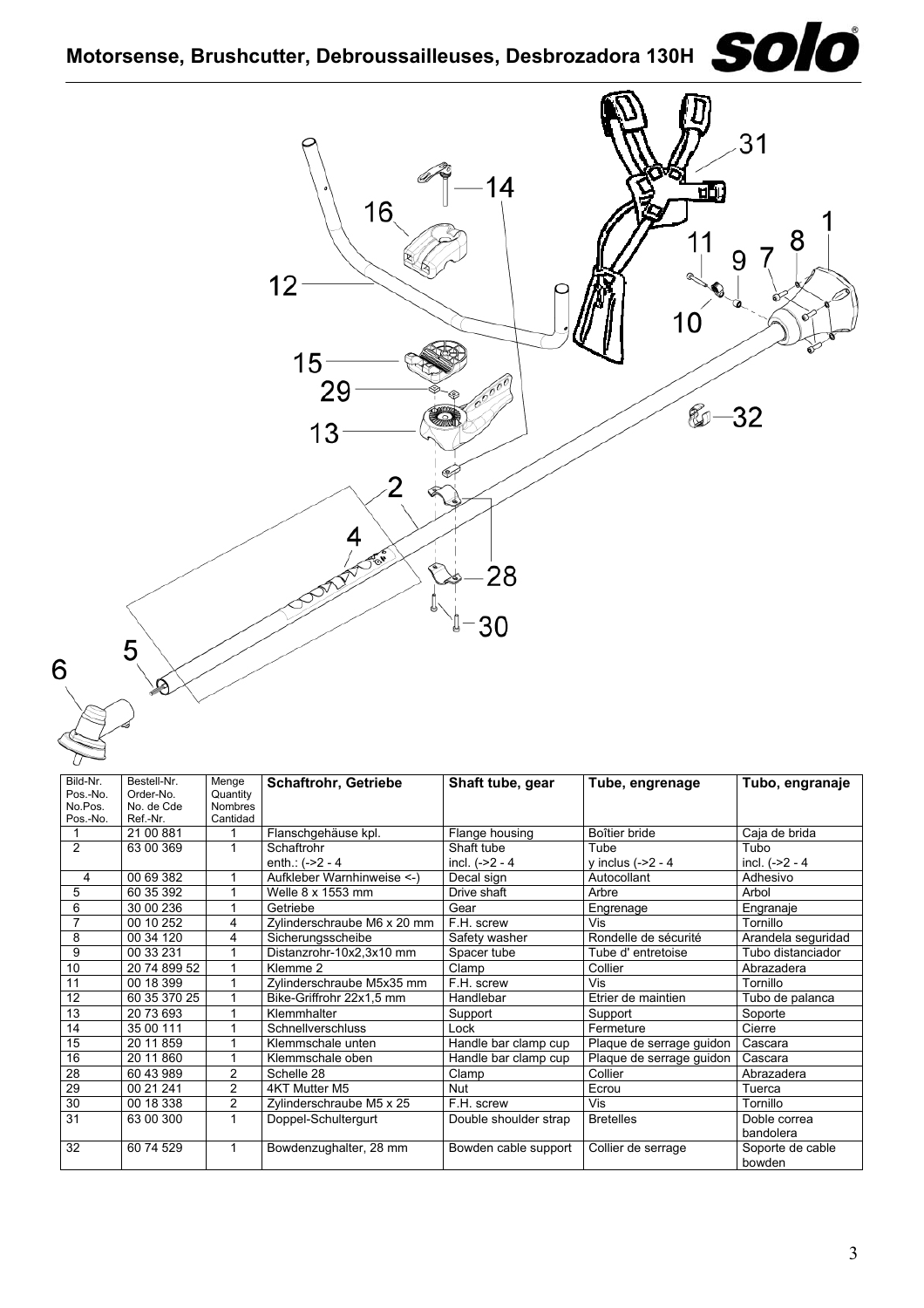

| Bild-Nr.                | Bestell-Nr.  | Menge          | Bikegriff, Gasbetätigung      | Handle, throttle     | Poignée, levier de        | Tubo, acelerador           |
|-------------------------|--------------|----------------|-------------------------------|----------------------|---------------------------|----------------------------|
| Pos.-No.                | Order-No.    | Quantity       |                               |                      |                           |                            |
| No.Pos.                 | No. de Cde   | <b>Nombres</b> |                               | control              | réglage                   | de gas                     |
| Pos.-No.                | Ref.-Nr.     | Cantidad       |                               |                      |                           |                            |
| $\mathbf{1}$            | 68 00 400    | 1              | Gasgriff, kompl.              | Throttle grip, cpl.  | Poignée acc., cpl.        | Acelerador cpl.            |
|                         |              |                | enth. $(-2)$ 1 - 14           | incl. $(-> 1 - 14)$  | y inclus (-> 1 - 14       | incl. $(-> 1 - 14)$        |
| 2                       | 60 73 569    | 1              | Griffhälfte außen rechts      | Grip half            | Poignée extérieure        | Cascara                    |
| 3                       | 60 73 570    | 1              | Griffhälfte innen rechts      | Grip half            | Poignée extérieure        | Cascara                    |
| $\overline{\mathbf{4}}$ | 00 73 388    | 1              | Kontaktfeder                  | Contact spring       | Ressort de contact        | Resorte                    |
| 5                       | 00 73 389    | 1              | Kontaktfeder                  | Contact spring       | Ressort de contact        | Resorte                    |
| $\overline{6}$          | 60 73 572    | 1              | Schieber                      | Slide                | Tiroir                    | Valvula                    |
| $\overline{7}$          | 00 73 387    |                | Schenkelfeder 1,3x6, Schieber | Spring               | Ressort d'interrupteur    | Muelle                     |
| 8                       | 60 73 573    | 1              | Gashebel                      | Throttle lever       | Levier de gaz             | Palanca de gas             |
| 9                       | 00 35 158    | 1              | Sicherungsscheibe 4,5x0,3 mm  | Safety washer        | Rondelle de sécurité      | Arandela seguridad         |
| 10                      | 00 73 386    | 1              | Schenkelfeder 1x8, Gashebel   | Spring               | Ressort d'interrupteur    | Muelle                     |
| 11                      | 60 73 571    | 1              | Sicherungshebel               | Safety lever         | Levier de sécurité        | Palanca                    |
| 12                      | 00 18 356    | 3              | Linsenschraube 4x20 mm        | Screw                | Vis                       | Tornillo                   |
| 13                      | 00 18 364    | 1              | Zvlinderschraube M5x32 mm     | F.H. screw           | Vis                       | Tornillo                   |
| $\overline{14}$         | 00 20 131    |                | Sechskantmutter M5 <- )       | $Nut < -$ )          | $Écrou < -$               | Tuerca $\le$ -)            |
| 15                      | 00 64 415 27 | 875 mm         | Schlauch 8.5 mm               | Hose                 | Tuvau                     | Tubo                       |
| 16                      | 28 00 568    | 1              | Bowdenzug Gas                 | Throttle cable       | Câble des gaz             | Cable bowden               |
| 17                      | 00 84 676    | 1              | Kurzschlusskabel 1120 mm      | Ground cable 1120 mm | Câble masse 1120 mm       | Cable de masa 1120 mm      |
| $\overline{18}$         | 00 84 675    | 1              | Massekabel 1115 mm            | Ground cable 1115 mm | Câble masse 1115 mm       | Cable de masa 1115 mm      |
| 19                      | 60 35 370 25 | 1              | Bike-Griffrohr 22x1,5 mm      | Handlebar            | Etrier de maintien        | Tubo de palanca            |
| $\overline{20}$         | 60 73 568    | $\mathbf 1$    | Griffhälfte innen links       | Grip half            | Poignée extérieure        | Cascara                    |
| $\overline{21}$         | 60 73 567    | $\mathbf 1$    | Griffhälfte außen links       | Grip half            | Poignée extérieure        | Cascara                    |
| $\overline{22}$         | 00 18 356    | $\overline{2}$ | Linsenschraube 4x20 mm        | Screw                | Vis                       | Tornillo                   |
| 23                      | 00 18 364    | 1              | Zylinderschraube M5x32 mm     | F.H. screw           | $\overline{\mathsf{Vis}}$ | Tornillo                   |
| 24                      | 00 20 131    | $\mathbf{1}$   | Sechskantmutter M5            | Nut                  | Ecrou                     | Tuerca                     |
| $\overline{25}$         | 35 00 111    | 1              | Schnellverschluss             | Lock                 | Fermeture                 | Cierre                     |
| 26                      | 20 11 859    | $\mathbf 1$    | Klemmschale unten             | Handle bar clamp cup | Plaque de serrage guidon  | Cascara                    |
| $\overline{27}$         | 20 11 860    | $\mathbf{1}$   | Klemmschale oben              | Handle bar clamp cup | Plaque de serrage guidon  | Cascara                    |
| 28                      | 60 43 989    | $\overline{2}$ | Schelle 28                    | Clamp                | Collier                   | Abrazadera                 |
| 29                      | 00 21 241    | $\overline{2}$ | 4KT Mutter M5                 | Nut                  | Ecrou                     | Tuerca                     |
| 30                      | 00 18 338    | $\overline{2}$ | Zylinderschraube M5 x 25      | F.H. screw           | $\overline{\mathsf{Vis}}$ | Tornillo                   |
| 31                      | 20 73 693    | $\mathbf{1}$   | Klemmhalter                   | Support              | Support                   | Soporte                    |
| 32                      | 50 74 100    | $\mathbf{1}$   | Bowdenzughalter, 22 mm        | Bowden cable support | Collier de serrage        | Soporte de cable<br>bowden |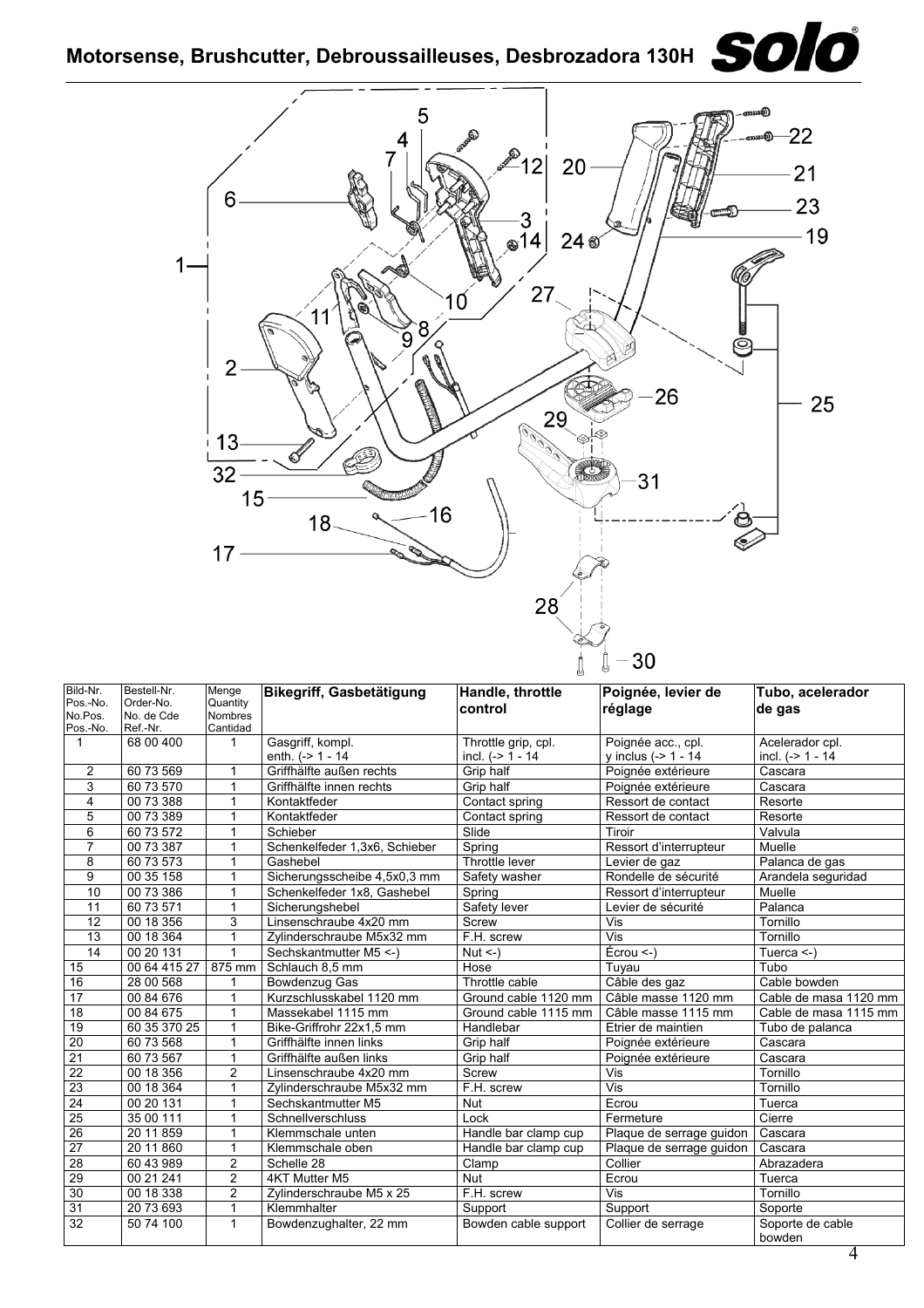

**Zubehör** Accessories Accessories Accesorios

3-tooth brush blade shaft<br>Transport protection

24 60 73 534 1 Transportschutz bis Ø 250 mm Transport protection Protection transport Proteccion transporte

Grass cutt. Blade 4-t Lame herbe, 4-dents Hoja de corte, 4

Lame à broussailles 3 dents<br>Protection transport

dientes

3 cuchilas en forma de Z para matorral

22 69 00 948 1 Grasschneideblatt,

23 69 00 947 1 Dickichtmesser

4 Zähne Ø 230 mm

3 Zähne Ø 250 mm

5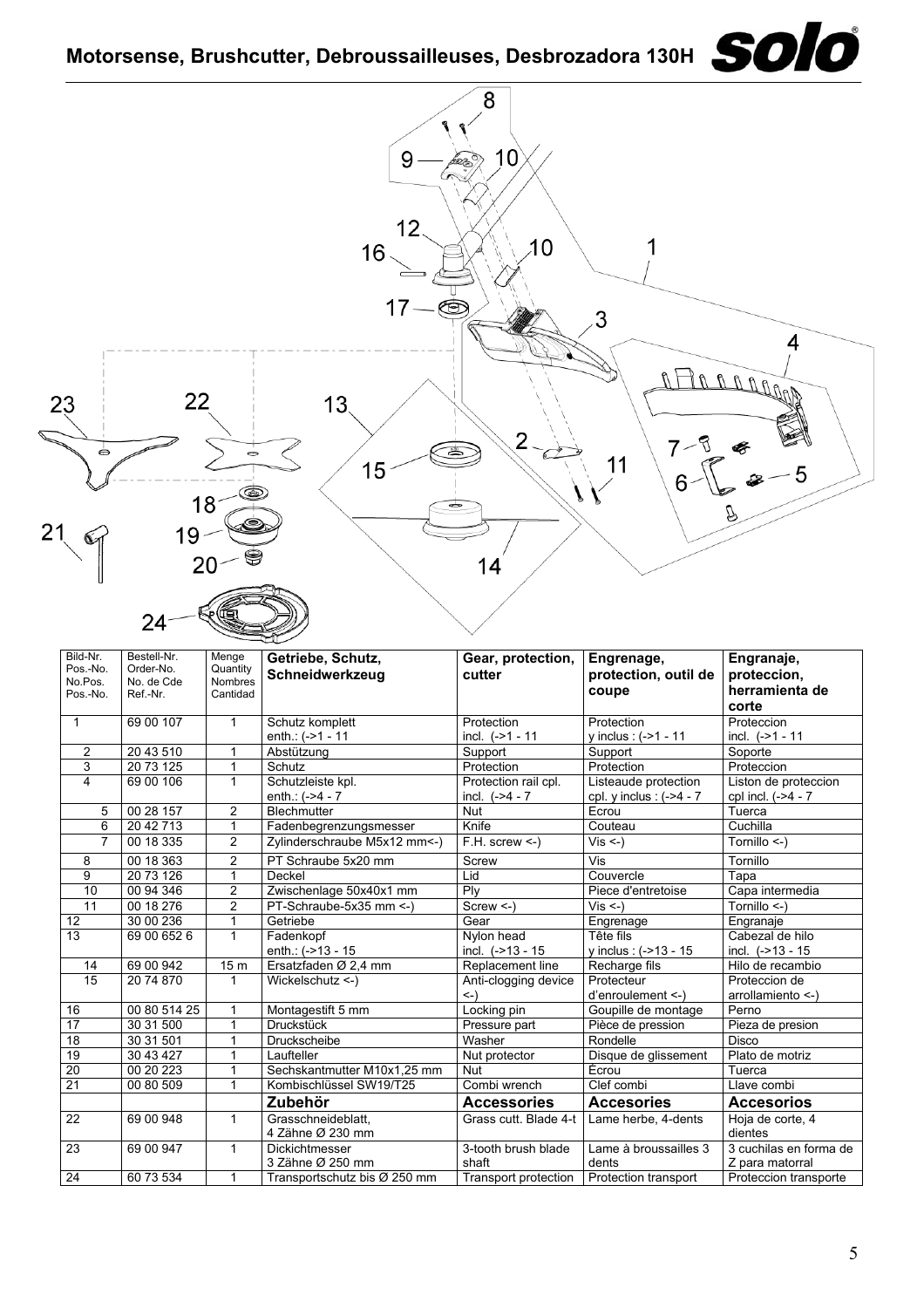| Bestell-Nr.<br>Order-No.<br>No. de Cde<br>Ref.-Nr. | Menge<br>Quantity<br><b>Nombres</b><br>Cantidad                             | Zubehör<br>o. Abb.                             | <b>Accessories</b>                                      | <b>Accesories</b>                            | <b>Accesorios</b>                                                                            |
|----------------------------------------------------|-----------------------------------------------------------------------------|------------------------------------------------|---------------------------------------------------------|----------------------------------------------|----------------------------------------------------------------------------------------------|
| 69 00 160                                          | 1                                                                           | 2 Faden Schneidekopf<br>.Jet-Fit"              | Cutter head "Jet-Fit"                                   | Tête faucheuse "Jet-<br>Fit"                 | Cabeza de corte "Jet-Fit"                                                                    |
| 69 00 166                                          | 50                                                                          | Ersatzfaden "Jet-Fit" 2,5<br>x 260 mm          | Replacement line for "Jet-<br>Fit" 2,5 x 260 mm         | Fil de rechange "Jet<br>Fit" 2,5 x 260 mm    | Hilo de recambio "Jet Fit" 2,5 x<br>260 mm                                                   |
| 69 00 175                                          | 53 m                                                                        | Ersatzfaden "Jet-Fit"<br>$2.5 \text{ mm}$      | Replacement line for<br>$2.5 \text{ mm}$                | Fil de rechange "Jet<br>Fit" 2.5 mm          | Hilo de recambio "Jet Fit"<br>$2.5 \text{ mm}$                                               |
| 00 83 103                                          | Profi 2T-Motoröl<br>Special 2-stroke oil<br>Huile spéciale 2 temps<br>100ml |                                                |                                                         | Aceite especial para motores de<br>2 tiempos |                                                                                              |
| 00 83 104                                          | 11                                                                          | Profi 2T-Motoröl                               | Special 2-stroke oil                                    | Huile spéciale 2 temps                       | Aceite especial para motores de<br>2 tiempos                                                 |
| 00 83 105                                          | 11                                                                          | Profi 2T-Motoröl in<br>Dosierflasche           | Special 2-stroke oil, bottle<br>with metering indicator | Huile spéciale 2 temps,<br>en flacon gradué  | Aceite especial para motores de<br>2 tiempos, en botella plastica con<br>escala dosificadora |
| 27 00 278                                          | 1                                                                           | Kraftstoff Mix-Behälter                        | Mixing can                                              | Jerrycan                                     | Tanque de mezclar                                                                            |
|                                                    |                                                                             |                                                |                                                         |                                              |                                                                                              |
| 00 83 163                                          | 300 ml                                                                      | Wartungs-/Pflege-Öl                            | Oil                                                     | Huile                                        | Aceite                                                                                       |
|                                                    |                                                                             |                                                |                                                         |                                              |                                                                                              |
| 00 83 180 25                                       | 100q                                                                        | Spezial- Getriebefett                          | Grease                                                  | Graisse                                      | Grasa                                                                                        |
| 99 303 000 +<br>$Größe (2[s]-6[xx])$               | $\mathbf{1}$                                                                | Forst- und Landschafts-<br>arbeitsjacke EN 340 | Jacket                                                  | Veste forestiere                             | Chaqueta                                                                                     |
| 99 020 95 +<br>Größenindex                         | $\mathbf{1}$                                                                | SOLO Outdoor Bundhose                          | Zip-off trousers                                        | Pantalon de loisir                           | Pantalon                                                                                     |
| 99 020 94 +<br>Größenindex                         | $\mathbf{1}$                                                                | SOLO Outdoor Latzhose                          | Flap trousers                                           | Salopette de loisir                          | Pantalon con peto                                                                            |
| $9930510 +$<br>Größe (36 - 48)                     | $\mathbf{1}$                                                                | Leder Forststiefel                             | <b>Boots</b>                                            | <b>Bottes forestieres</b>                    | Zapatos                                                                                      |
| 99 390 1002<br>(Uni-Größe)                         | $\mathbf{1}$                                                                | Gesichts /<br>Gehörschutzkombination           | Ear & face protection                                   | Protection ouie et<br>visage                 | Protection de oido y faz                                                                     |
| 99 390 12 +<br>Größenindex                         | $\mathbf{1}$                                                                | Handschuhe SOLO Fit                            | Gloves SOLO Fit                                         | Gants SOLO Fit                               | Guantes SOLO Fit                                                                             |

#### $\odot$

**Allgemeine Richtlinien für die Bestellung von Original SOLO Ersatzteilen:** Voraussetzung für eine reibungslose Erledigung sind folgende Angaben: 1. Ersatzteil-Bestellnummer

2. Gewünschte Anzahl

 3. Typenbezeichnung des Geräts Diese Ersatzteilliste ist für die Lieferung und Ausstattung von SOLO Erzeugnissen unverbindlich. Im Interesse der technischen Weiter-entwicklung bleiben Konstruktionsänderungen vorbehalten.

#### GB) **General Directions for Ordering Original SOLO**

**Spare Parts:** For correct and diligent processing of your order, please give the

- following information: 1. Spare Part number 2. Quantity
	- 3. Model and serial number 4. Shipping instructions

Delivery is made in accordance with our general sales and delivery conditions. This spare parts list is non-committal for us with regard to delivery and layout of SOLO products. In favour of technical improvements, design modifications are subject to change without notice.

**Directives générales pour les commandes de pièces de rechange d'origine SOLO:** Il est indispensable de préciser dans toutes les

commandes de pièces: 1. le numéro de référence

- de la pièce 2. la quantité
- 3. le type de la machine

4. le mode d'expédition

Les livraisons sont effectuées dans le cadre de nos conditions générales de vente. Toutes modifications réservées.

### **Directivas Generales de pedido de la firma SOLO:**

Por adelantado de un arreglo sin dificultades necesitamos siguientes indicaciónes:

solo

- 1. Número de repuesto 2. Numero de cantidad
- 3. Modelo y número de serial
- 4. Instrucción de Envió

Esta lista de repuestos no es obligatoria para los envios y/o forma de equipo de los productos SOLO. En el interés del constante desarollo debemos reservarmos el derecho de cambios.